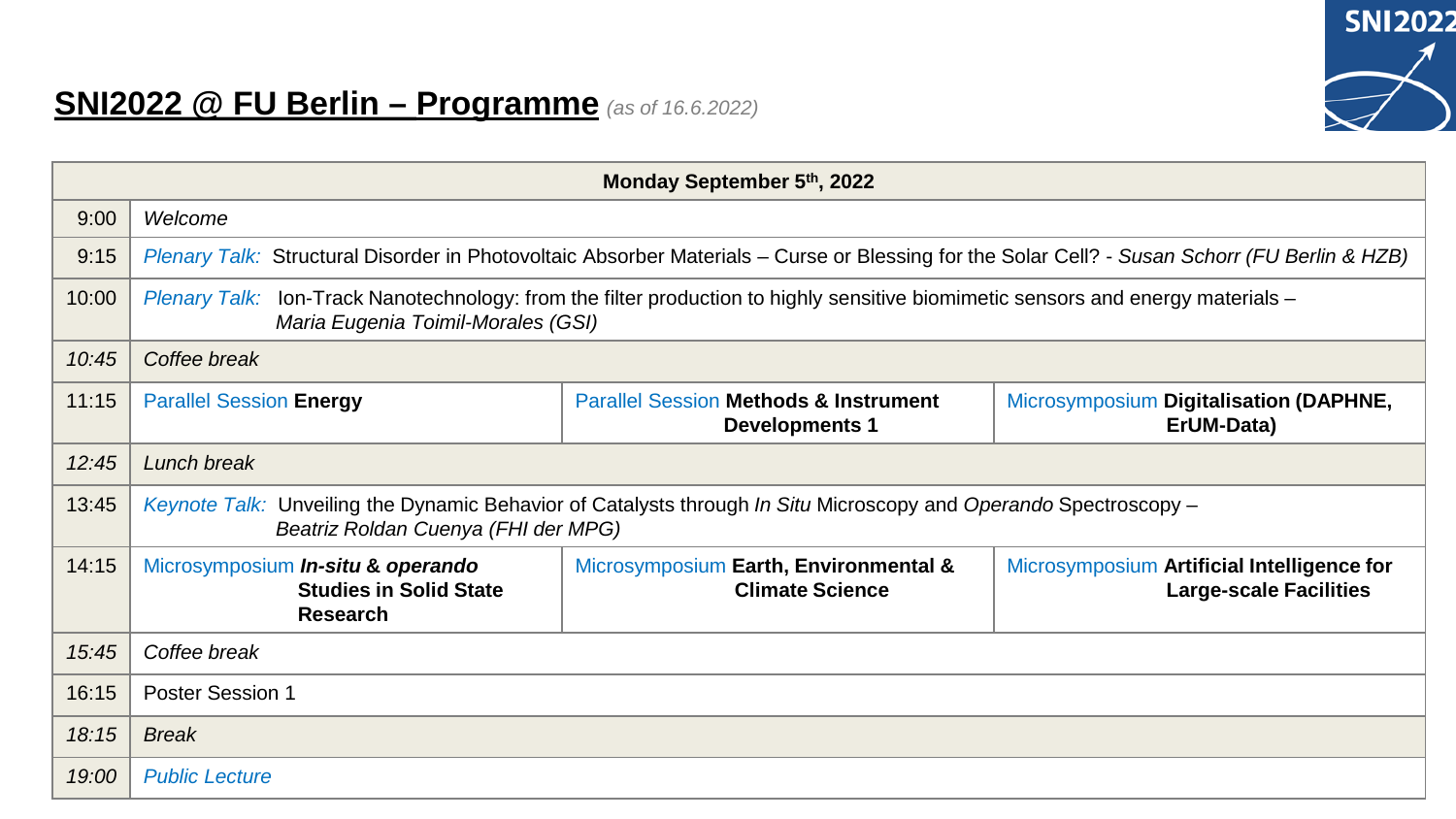

## **SNI2022 @ FU Berlin – Programme** *(as of 16.6.2022)*

| Tuesday September 6th, 2022 |                                                                                                                                      |                                                          |                                                                                                                         |  |  |  |
|-----------------------------|--------------------------------------------------------------------------------------------------------------------------------------|----------------------------------------------------------|-------------------------------------------------------------------------------------------------------------------------|--|--|--|
| 9:00                        | Welcome                                                                                                                              |                                                          |                                                                                                                         |  |  |  |
| 9:15                        | Keynote Talk: COVID19: The pandemic Response in Structural Biology – Andrea Thorn (U Hamburg)                                        |                                                          |                                                                                                                         |  |  |  |
| 9:45                        | Keynote Talk: From um to mm scale - the Application of lons in Radiobiology and Radiation Medicine – Judith Reindl (UdBW München)    |                                                          |                                                                                                                         |  |  |  |
| 10:15                       | Coffee break                                                                                                                         |                                                          |                                                                                                                         |  |  |  |
| 10:45                       | Microsymposium Multi-scale Protein<br><b>Dynamics</b>                                                                                | Microsymposium Industry, Innovation &<br><b>Transfer</b> | Microsymposium Magnetism in 4d and 5d<br><b>Transition Metal</b><br><b>Compounds</b><br>(65 years Mößbauerspectroscopy) |  |  |  |
| 12:15                       | Lunch break                                                                                                                          |                                                          |                                                                                                                         |  |  |  |
| 13:15                       | Keynote Talk: Probing interfacial Structure and Dynamics around Nanoparticles with X-rays and Neutrons – Mirijam Zobel (RWTH Aachen) |                                                          |                                                                                                                         |  |  |  |
| 13:45                       | <b>Parallel Session Health, Life &amp; Biology</b>                                                                                   | <b>Parallel Session Materials Engineering</b>            | <b>Parallel Session Methods &amp; Instrument</b><br><b>Developments 2</b>                                               |  |  |  |
| 15:15                       | Coffee break                                                                                                                         |                                                          |                                                                                                                         |  |  |  |
| 15:45                       | <b>Poster Session 2</b>                                                                                                              |                                                          |                                                                                                                         |  |  |  |
| 17:45                       | Break (length tbd)                                                                                                                   |                                                          |                                                                                                                         |  |  |  |
| 19:30                       | Reception (Tipi am Kanzleramt)                                                                                                       |                                                          |                                                                                                                         |  |  |  |